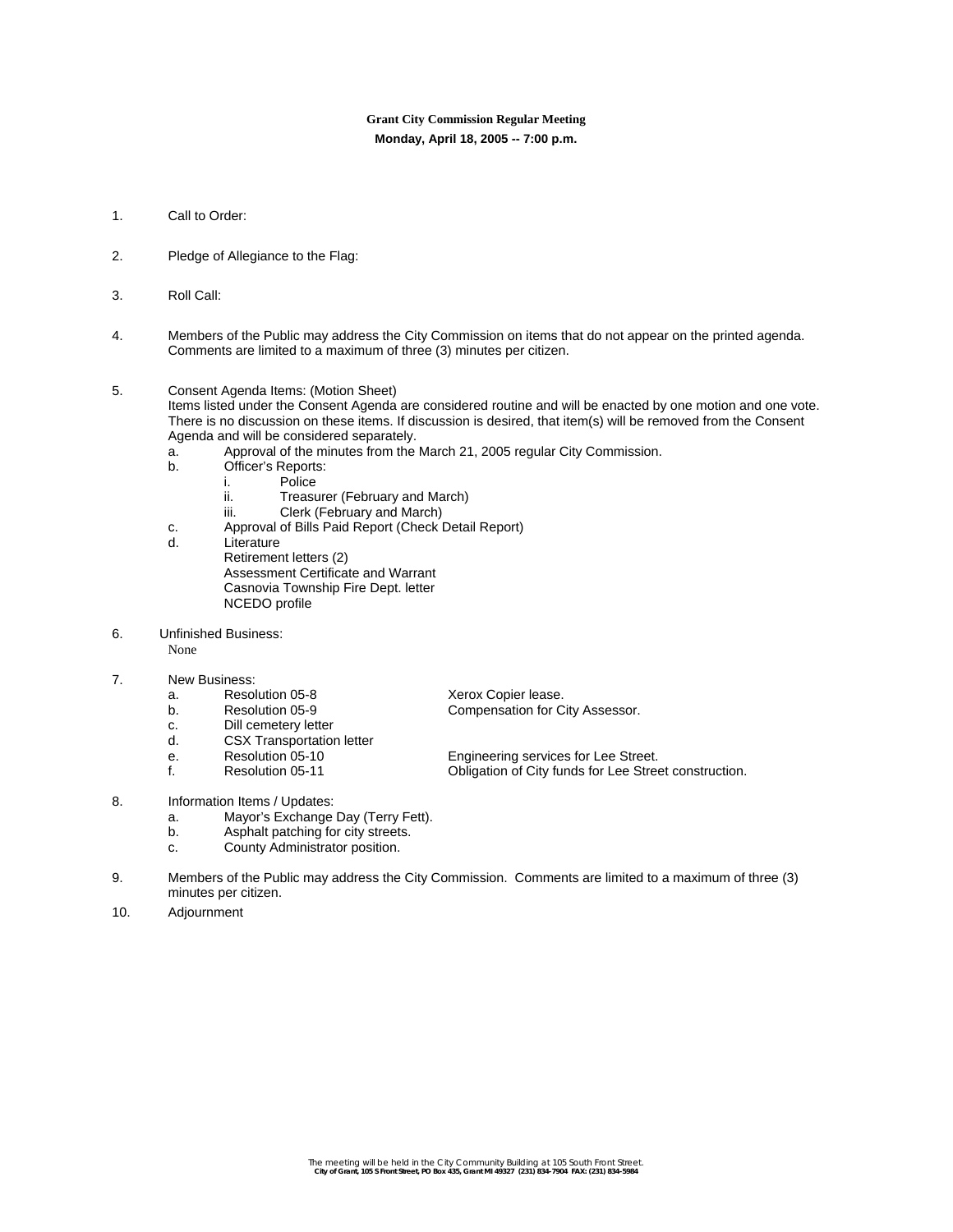## **CITY OF GRANT, CITY COMMISSION MINUTES APRIL 18, 2005**

The regular meeting of the Grant City Commission was held on Monday, April 18, 2005, at the Grant Community Center.

1. *Call to Order:* Mayor Terry Fett called the meeting to order at 7:02 p.m..

2. *Pledge of Allegiance to the Flag.*

3. *Roll Call:* 

PRESENT:

Mayor Terry Fett, Commissioner Mike Gesler (7:08 p.m.), Commissioner Terri Yeomans, Mayor Pro-Tem Harry Robinson. Commissioner Julie Hallman, Commissioner Anne Pickard and Commissioner Dan Powell.

#### OTHERS PRESENT:

City Manager Tobi Lake

## EXCUSED:

None

4. *Public Comments:* 

City Treasurer Sherry Powell conveyed to the City Commission recent problems with renting out the Community Center and her advice to raise the security deposit for future rentals.

5. *Consent Agenda:* 

A. *Approval of the Consent Agenda(Including the Clerks & Treasurers reports from February & March)*  **Motion:** Motion made by Powell second by Fett, to approve the consent agenda. Motion passes five yes to two no.

6. *Unfinished Business:*

None

- 7. *New Business:* 
	- A. Resolution 05-8 Xerox Copier Lease. **Motion:** Motion made by Robinson, second by Powell, to approve Resolution 05-8. Motion passes unanimously.
	- B. Resolution 05-9 Compensation for City Assessor. **Motion:** Motion made by Pickard, second by Powell, to approve Resolution 05-9. Motion passes unanimously.
	- C. Dill Cemetery Letter. **Motion:** Motion made by Hallman, second by Pickard, to give them exactly what they want.  **Motion:** Motion made by Powell, second by Robinson, to amend the original motion to pay them \$7,500 contingent upon the approval and advice of legal council. Items to be addressed include who has the legal basis for the claim? Does insurance cover the item? And to include language to protect the city from further liability. Motion to amend passes unanimously. Motion passes unanimously.
	- D. CSX Transportation Letter. **Motion:** Motion made by Yeomans, second by Powell, to table the item to give the City Staff time to research the request. Motion passes unanimously.

1

- E. Resolution 09-10 Engineering services for Lee Street.  **Motion:** Motion made by Robinson, second by Yeomans, to approve Resolution 05-10. Motion passes unanimously.
- F. Resolution 09-11 Obligation of City funds for Lee Street construction. **Motion:** Motion made by Powell, second by Yeomans, to approve Resolution 05-11. Motion passes unanimously.
- 8. *Informational Items:*

 The City Manager gave an update on the hiring of office help, the request from NCCS to use the skate park in June, the need to raise the amount of security deposits required for community center rentals, the planned Mayor's Exchange Day, quotes for road patching, and the offering of the County Administrator position.

9. *Public Comments:*